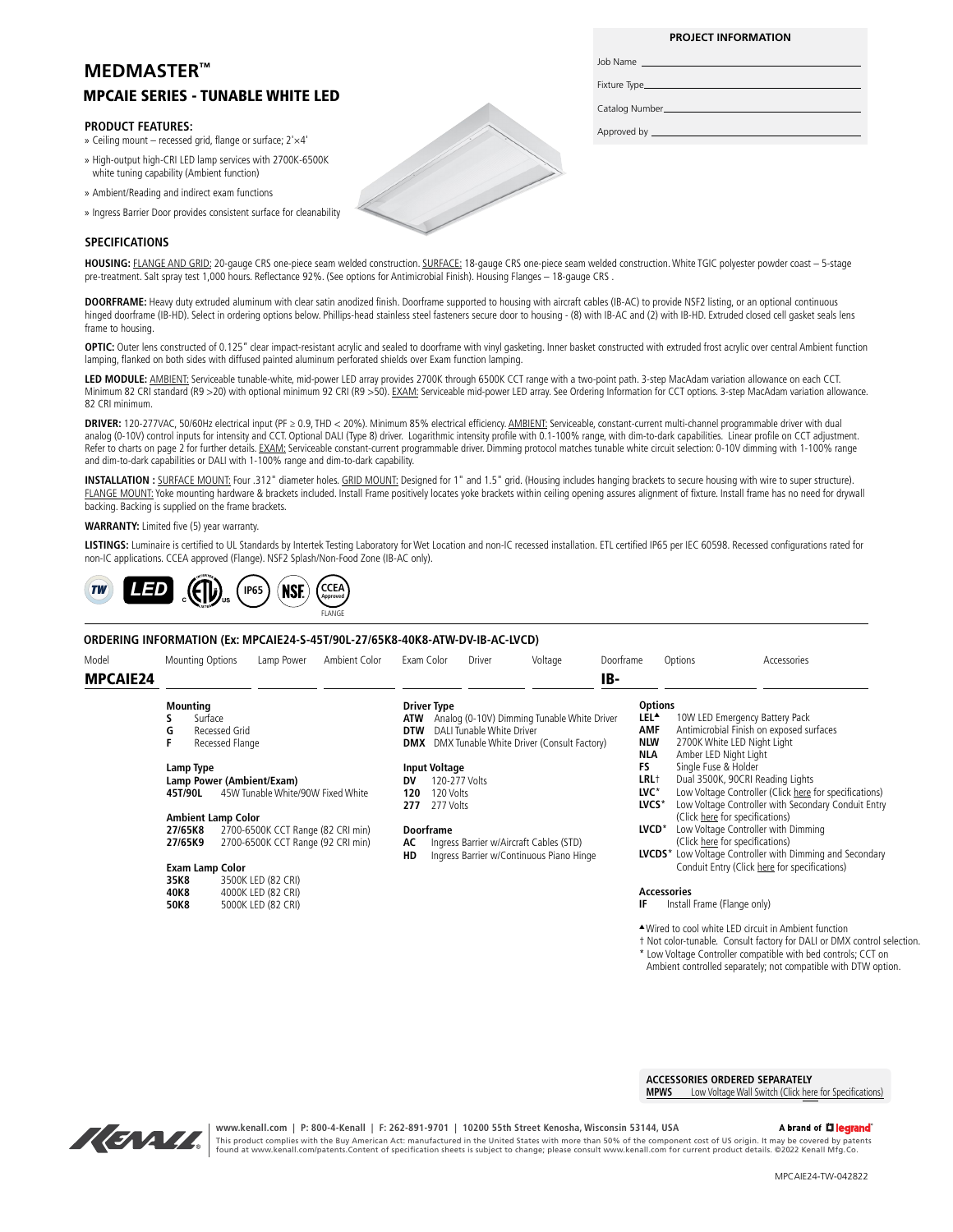# **MEDMASTER™**

# MPCAIE SERIES - TUNABLE WHITE LED

| <b>PERFORMANCE</b> |             | Delivered Performance* |                    |                    |                                         |
|--------------------|-------------|------------------------|--------------------|--------------------|-----------------------------------------|
| <b>Function</b>    | Lamp Type   | Lumen<br>Output (Im)   | Efficacy<br>(lm/W) | Input Power<br>(W) | Estd. L <sub>70</sub><br>LED Life (Hrs) |
| Ambient            | 45T-27/65K8 | 4,946                  | 108                | 46                 | 80,000                                  |
|                    | 45T-27/65K9 | 3,987                  | 87                 | 46                 | 80,000                                  |
|                    | 90L35K      | 8,494                  | 87                 | 100                | 80,000                                  |
| Exam               | 90L40K      | 9,055                  | 92                 | 100                | 80,000                                  |
|                    | 90L50K      | 9,055                  | 92                 | 100                | 80,000                                  |

\*Tunable white Ambient function performance provided at 4000K.

Information subject to change without notice. Visit www.kenall.com for ies files additional information.

## **PERFORMANCE SCALING, BY LAMP COLOR**

| CCT(K) |                                     | 27/65K8 |                |    | 27/65K9 |                                     |    |                |    |     |
|--------|-------------------------------------|---------|----------------|----|---------|-------------------------------------|----|----------------|----|-----|
|        | <b>LUMEN SCALE</b><br><b>FACTOR</b> | Ra      | R <sub>9</sub> | Rf | Rq      | <b>LUMEN SCALE</b><br><b>FACTOR</b> | Ra | R <sub>9</sub> | Rf | Rg  |
| 2700   | 0.92                                | 83      | 10             | 83 | 97      | 0.95                                | 92 | 57             | 89 | 98  |
| 3000   | 0.95                                | 84      | 15             | 83 | 98      | 0.97                                | 94 | 70             | 91 | 99  |
| 3500   | 0.99                                | 86      | 23             | 84 | 98      | 0.99                                | 95 | 77             | 92 | 99  |
| 4000   | 1.00                                | 86      | 26             | 84 | 98      | 1.00                                | 96 | 83             | 92 | 99  |
| 4600   | 1.00                                | 86      | 28             | 84 | 98      | 1.00                                | 96 | 90             | 92 | 100 |
| 5000   | 1.01                                | 86      | 25             | 83 | 98      | 1.01                                | 96 | 96             | 91 | 101 |
| 5700   | 0.99                                | 85      | 23             | 82 | 98      | 0.99                                | 96 | 96             | 91 | 100 |
| 6500   | 0.99                                | 84      | 16             | 82 | 96      | 0.99                                | 96 | 96             | 90 | 100 |

## **CCT AND INTENSITY ADJUSTMENT PROFILE - ATW DRIVER TYPE**



NOTE: The provided information is the typical expected performance of a single luminaire. Additional luminaires on the same 0-10V line may result in different control profiles. Fine tuning of system performance should be completed after installation is complete. To avoid CCT shift between luminaires, care should be taken to minimize voltage drop on the CCT Control line. It is recommended to limit the load on the CCT control circuit to twenty (20) 45T or ten (10) 67T/90T luminaires or less.





Maximum Candela = 2161 Located At Horizontal Angle = 15, Vertical Angle = 2.5

1 - Vertical Plane Through Horizontal Angles (15-195) (Through Max. Cd.) 2 - Horizontal Cone Through Vertical Angle (2.5) (Through Max. Cd.)



## **www.kenall.com | P: 800-4-Kenall | F: 262-891-9701 | 10200 55th Street Kenosha, Wisconsin 53144, USA**

#### A brand of Lilegrand®

This product complies with the Buy American Act: manufactured in the United States with more than 50% of the component cost of US origin. It may be covered by patents<br>found at www.kenall.com/patents.Content of specificatio

3861 2896 1931

965

Maximum Candela = 3861 Located At Horizontal Angle = 15, Vertical Angle = 2.5

1

1 - Vertical Plane Through Horizontal Angles (15-195) (Through Max. Cd.) 2 - Horizontal Cone Through Vertical Angle (2.5) (Through Max. Cd.)

2